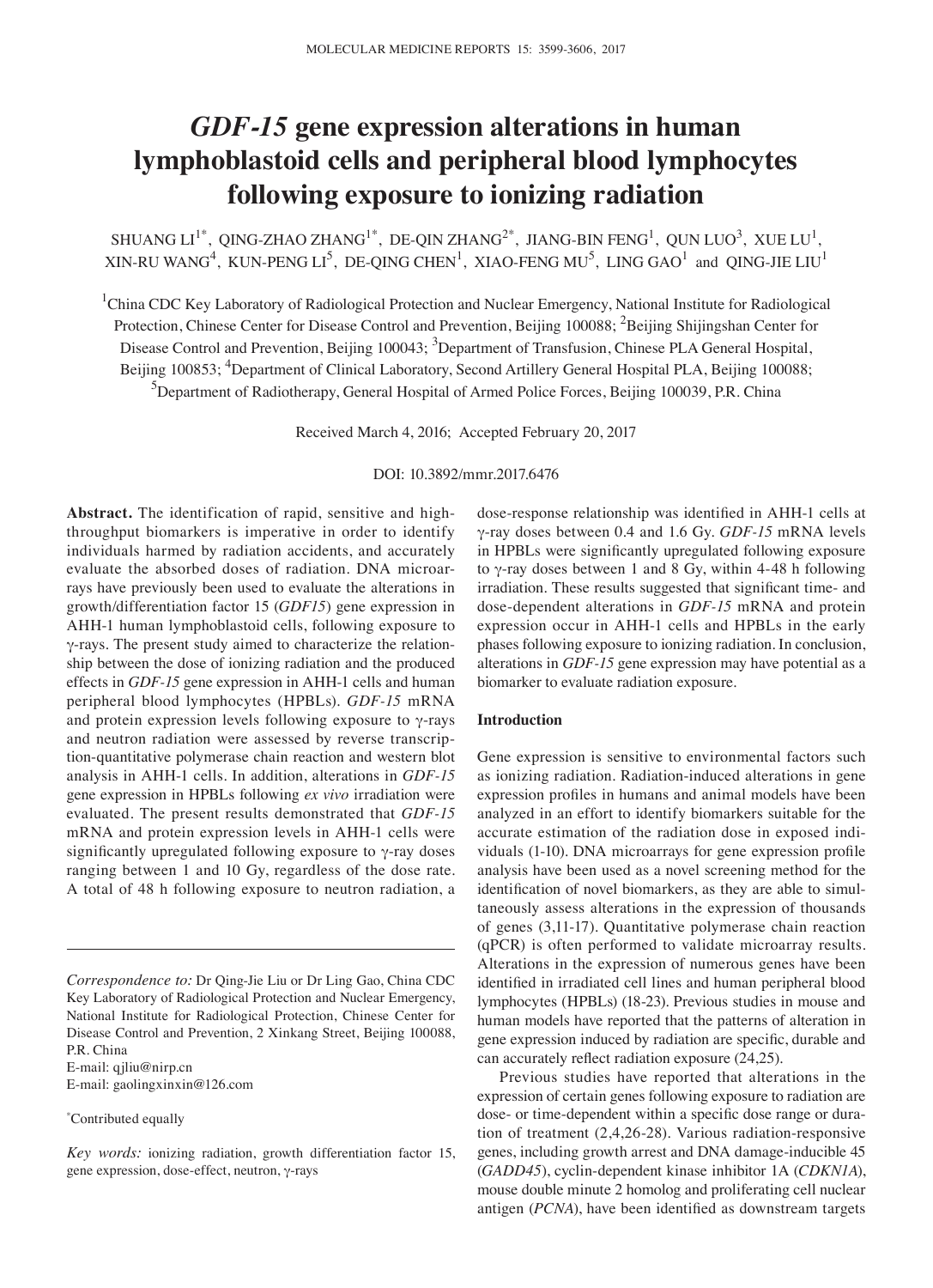of tumor protein 53 (6,18,29). A previous study demonstrated that the γ-ray-induced *GADD45* upregulation in HPBLs is a linear dose-response relationship after 24 and 48 h of 0-3 Gy irradiation (6). In addition, in human blood samples exposed to various γ-ray doses (0.5, 2, 5 and 8 Gy), alterations in the expression of five genes, including *CDKN1A*, were detected at 24 h post-irradiation (29). However, a specific pattern of radiation-induced alterations in gene expression, that is consistent across cell types, doses and duration of exposure, has yet to be characterized. The analysis of the alterations in the expression of radiation-responsive genes has potential as a strategy to detect radiation exposure; however, its limitations need to be addressed prior to its establishment as a method for the assessment of radiation exposure in clinical practice (30).

Identifying genes and dose-response models with the highest reproducibility is necessary to establish a gene expression signature database for rapid, reliable and high-throughput biodosimetry following radiation exposure (31-35). Gene expression studies in human primary fibroblasts, keratinocytes (36-38) and pulmonary epithelial cells (19) suggested that growth/differentiation factor 15 (*GDF‑15*), which is also a target gene of p53, is a radiation-responsive gene. Radiation-induced alterations in *GDF‑15* expression are correlated with the time and dose of radiation exposure (19,34). Previous microarray analysis in our laboratory, demonstrated that *GDF‑15*, among other genes, was consistently upregulated in AHH-1 human lymphoblastoid cells following exposure to 0.5, 3 and 8 Gy of <sup>60</sup>Co γ-rays (39).

In the present study, the relationship between alterations in *GDF‑15* expression and the dose of ionizing radiation was investigated in AHH-1 cells and HPBLs. Alterations in *GDF‑15* expression in AHH-1 cells were examined at various time points following exposure to a wide range of <sup>60</sup>Co γ-ray and neutron radiation doses. Since HPBLs are sensitive to radiation-induced damage and can be easily sampled, they were used to validate the results obtained in AHH-1 cells. Alterations in *GDF‑15* mRNA expression levels in HPBLs irradiated *ex vivo* with γ-rays were investigated at various time points following exposure, and using a wide range of radiation doses. In addition, baseline *GDF‑15* gene expression levels were quantified in HPBLs from healthy adult donors.

# **Materials and methods**

*Cell culture.* The AHH-1 cell line, which is a human B lymphocyte cell line derived from a 33-year-old Caucasian male and immortalized by Epstein-Barr virus (40), was obtained from American Type Culture Collection (Manassas, VA, USA). AHH-1 cells were cultured in RPMI-1,640 medium (Thermo Fisher Scientific, Inc., Waltham, MA, USA), supplemented with 10% heat-inactivated fetal bovine serum (FBS; HyClone; GE Healthcare Life Sciences, Logan, UT, USA), 2 mM l-glutamine (Thermo Fisher Scientific, Inc.), 100 U/ml penicillin (Sigma-Aldrich; Merck KGaA, Darmstadt, Germany) and 100 mg/ml streptomycin (Sigma-Aldrich; Merck KGaA). The AHH-1 cell line is diploid and its population doubling time ranges between 16 and 19 h. AHH-1 cells were incubated at 37°C in a humidified 5%  $CO<sub>2</sub>$  atmosphere. AHH-1 cells in the exponential phase of growth were seeded in flasks at a density of  $1x10^7$  cells/ml and prepared for irradiation.

*Human peripheral blood samples.* Blood samples from 73 healthy adult donors (39 males and 34 females; age, 20‑60 years) were obtained for the quantification of baseline *GDF‑15* mRNA expression levels. The eligibility of the donors was evaluated using questionnaires and regular medical examination. Peripheral blood samples (4 ml) were collected from each subject. Radiation-induced alterations in *GDF‑15* gene expression were investigated in peripheral blood samples from 3 healthy adult male subjects (aged 26, 29 and 41 years). The subjects had no history of chronic disease, substance abuse, smoking, or toxic chemical exposure. In addition, they had not been exposed to radiation or had a history of viral infections during the months preceding the study.

The present study was approved by the Ethics Committee of the National Institute for Radiological Protection, Chinese Center for Disease Control and Prevention (Beijing, China). Written informed consent was obtained from all human subjects prior to enrollment in the present study. Experiments were conducted according to the principles outlined in the Declaration of Helsinki.

*Sample irradiation.* Irradiation with <sup>60</sup>Co γ-rays was performed in the Beijing Radiation Center (Beijing, China). The source radioactivity was 130 TBq. The exposure setup was calibrated by physical measurement using a tissue-equivalent ionizing chamber. The radiation dose rate was calculated using the source radioactivity and the distance between the source and sample: A dose rate of 1 Gy/min corresponded to a source-sample distance of 73.5 cm. The homogeneous irradiation field was 30x30 cm; the samples were placed within a 5 cm-radius circle and the uncertainty of the calibration was 1%. AHH-1 cells were seeded in flasks  $(1x10^7 \text{ cells/ml})$  and irradiated. Radiation doses of 0, 1, 3, 5, 8 and 10 Gy, at a dose rate of 1 Gy/min, were used in the dose-response experiment; doses of 3, 5 and 8 Gy, at a dose rate of 0.5, 1 and 2 Gy/min were used to investigate the effect of various dose rates. Irradiated AHH-1 cells were incubated at 37°C for 8-168 h prior to further analysis.

Peripheral blood samples (20 ml) were collected from each subject via venipuncture into Vacutainers (BD Biosciences, Franklin Lakes, NJ, USA). A total of 5 different radiation doses were used (0, 1, 3, 5 and 8 Gy). Blood samples were divided into five plastic centrifuge tubes, one tube per dose group, and irradiated with a single dose of  ${}^{60}Co$   $\gamma$ -rays at a dose rate of 1 Gy/min. Following irradiation, blood samples were incubated at 37˚C for 4‑72 h in RPMI‑1640 medium of equal volume, supplemented with 10% FBS.

Neutron irradiation was performed at the General Hospital of Armed Police Forces (Beijing, China), using a 252Cf neutron source. AHH-1 cells were irradiated with 0, 0.4, 0.8, 1.2 and 1.6 Gy, at dose-rate of 0.073 Gy/min. The dose-rate was calibrated using a tissue-equivalent ionizing chamber prior to irradiation. The homogeneous irradiation field was 10x10 cm; the samples were placed within a 5 cm-radius circle and the uncertainty of the calibration was 3%. Irradiated AHH-1 cells were incubated at 37°C for 48 h prior to further analysis.

*Reverse transcription‑qPCR (RT‑qPCR).* Total RNA was extracted from AHH-1 cells using TRIzol® reagent (Invitrogen; Thermo Fisher Scientific, Inc.) and reverse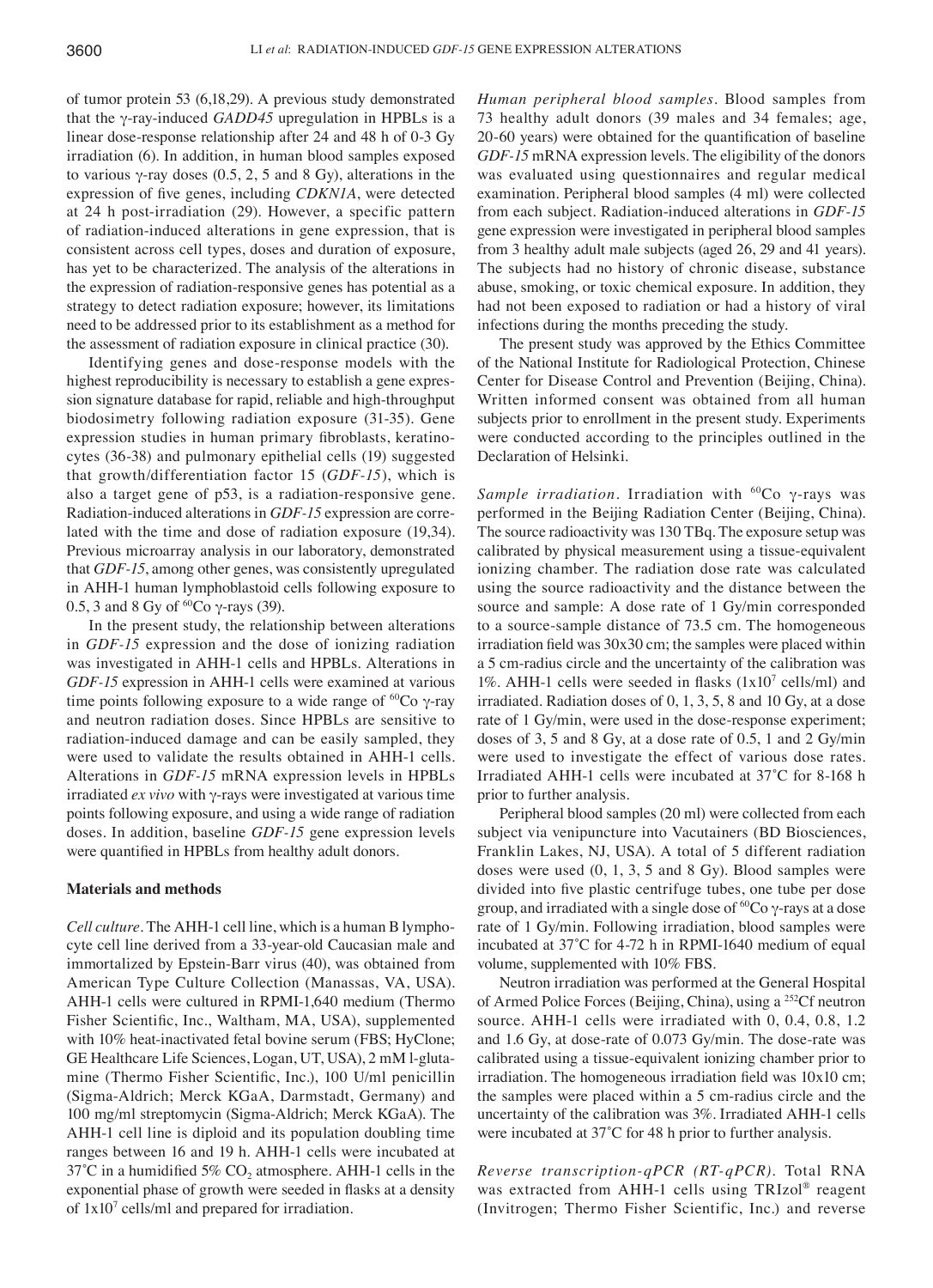transcribed into cDNA using a Reverse Transcription system kit (Promega Corporation, Madison, WI, USA), according to the manufacturer's protocol. Individual PCR reactions were carried out in 20  $\mu$ l samples in a 96-well plate (Applied Biosystems<sup>™</sup>; Thermo Fisher Scientific, Inc.), containing  $0.5 \mu$ l of each forward and reverse primer (10  $\mu$ M each), 2  $\mu$ l cDNA, 7  $\mu$ l distilled water and 10  $\mu$ l 2X SYBR-Green PCR Master Mix (Applied Biosystems™; Thermo Fisher Scientific, Inc.). qPCR was performed using the 7500 Fast Real-Time PCR System (Applied Biosystems™; Thermo Fisher Scientific, Inc.). Amplification was performed under the following conditions: Initial cycle at 95˚C for 10 min, followed by 40 cycles at 95˚C for 15 sec and at 60˚C for 1 min. The following primers were used: *GDF‑15*, forward 5'-GTT AGC CAA AGA CTG CCA CTG-3', reverse 5'-CCT TGA GCC CAT TCC ACA-3'; and β‑actin, forward 5'‑ACT TAG TTG CGT TAC ACC CTT TCT-3' and reverse 5'-GAC TGC TGT CAC CTT CAC CGT-3'. The relative expression levels for each gene were normalized to β-actin and analyzed using the  $2$ <sup>- $ΔΔCq$ </sup> method (41) with the 7500 Sequence Detection software. Each group, composed of three parallel samples, was analyzed after irradiation. All experiments were performed three times.

Lymphocytes were isolated from human blood samples using Ficoll-Paque PLUS (GE Healthcare Life Sciences, Chalfont, UK), according to the manufacturer's protocol. Total RNA was extracted from HPBLs using TRIzol® reagent (Invitrogen; Thermo Fisher Scientific, Inc.) and reverse transcribed into cDNA using a Reverse Transcription system kit (Promega Corporation), according to the manufacturer's protocol. qPCR was performed on cDNA using a TaqMan® MGB probe (Thermo Fisher Scientific, Inc.). PCR was performed using a standard curve established using 10-fold successively diluted known copy numbers of a *GDF‑15* standard. The standard was prepared from the pUC57 plasmid containing *GDF‑15* cDNA (Thermo Fisher Scientific, Inc.). The plasmid was quantified based on the cDNA concentration determined using UV spectroscopy; stock solutions were prepared in Tris-EDTA buffer that ranged in concentration between  $10^2$  and  $10^8$  cDNA copies/ $\mu$ l. A standard cDNA curve for the range of  $10^2$ -10<sup>8</sup> cDNA copies per reaction was generated by analyzing  $2 \mu$ l of each dilution in triplicate using a TaqMan® MGB probe. The oligonucleotide primers for *GDF‑15* and thermocycling conditions for qPCR were as aforementioned. Individual PCR reactions were carried out in 20  $\mu$ l samples in a 96-well plate containing *GDF-15* primers,  $2 \mu$ l cDNA, 7  $\mu$ l distilled water and 1  $\mu$ l TaqMan<sup>®</sup> Gene Expression Master Mix (Applied Biosystems™; Thermo Fisher Scientific, Inc.). mRNA expression levels (mRNA copy numbers/ $\mu$ l) were calculated based on the standard curve. Each group, composed of three parallel samples, was analyzed after the irradiation. All experiments were performed three times.

*Western blot analysis.* AHH-1 cells were washed with PBS, lysed in lysis buffer containing 50 mM Tris-HCl (pH 7.4), 150 mM NaCl, 1 mM EDTA,  $1\%$  NP-40 and 10  $\mu$ g/ml protein inhibitor (Roche Diagnostics, Basel, Switzerland), and centrifuged for 20 min at 5,000 x g and 4˚C. Supernatants were collected and protein concentrations were determined using the bicinchoninic acid method. Equal amounts of extracted protein (50  $\mu$ g) were separated by 12% SDS-PAGE and transferred onto nitrocellulose membranes (GE Healthcare Life Sciences, Shanghai, China). Membranes were blocked for 1 h with TBS containing 0.05% Tween-20 (TBST) with 5% non-fat dry milk at room temperature. Subsequently, membranes were incubated at 4˚C overnight with rabbit polyclonal anti‑GDF‑15 (cat. no. BS3872; 1:500; Biogot Technology Co., Ltd., Nanjing, China) and mouse monoclonal anti-β-actin (cat. no. SC-47778; 1:1,000; Santa Cruz Biotechnology, Inc., Dallas, TX, USA) primary antibodies. Membranes were washed three times with TBST prior to incubation for 2 h with horseradish peroxidase-conjugated anti-rabbit IgG (cat. no. ZB-5301; 1:5,000; Beijing Zhongshan Golden Bridge Biotechnology Co., Ltd., Beijing, China) and horseradish peroxidase-conjugated anti-mouse IgG (cat. no. ZB-2305; 1:5,000; Beijing Zhongshan Golden Bridge Biotechnology Co., Ltd.) secondary antibodies at 37˚C. Protein bands were visualized using an Enhanced Chemiluminescence kit (GE Healthcare Life Sciences), according to the manufacturer's protocol, and analyzed using the ChemiDoc™ XRS+system (Bio-Rad Laboratories, Inc., Hercules, CA, USA). The scanned films were semi-quantified using the UVP EC3 Imaging system (UVP, Inc., Upland, CA, USA). GDF-15 protein levels were normalized to β-actin, which was used as the loading control.

*Statistical analysis.* Statistical analysis was performed using the SPSS software version 16.0 (SPSS Inc., Chicago, IL, USA). The statistical significance of the difference between groups was assessed by one-way analysis of variance (ANOVA). Least significant difference and Student‑Newman‑Keuls tests were used to compare individual groups following ANOVA.  $A \chi^2$  test was used to compare differences in gene expression levels between sexes and among age groups of healthy adults. A linear regression method was used to establish the dose-response equation. ANOVA was used to analyze the significance of the equation of the dose‑response regression curve. Results are presented as the mean+standard error of the mean. P<0.05 was considered to indicate a statistically significant difference.

# **Results**

*Exposure to γ‑rays alters GDF‑15 mRNA expression levels in AHH‑1 cells*. Dose-dependent alterations in *GDF‑15* mRNA expression levels of irradiated AHH-1 cells were assessed using RT-qPCR at 8, 12, 24, 48, 72, 120 and 168 h after exposure to 0, 1, 3, 5, 8 and 10 Gy of  $\gamma$  radiation. The results demonstrated that *GDF‑15* mRNA expression levels were significantly upregulated in a dose‑dependent manner at 8-120 h following γ-ray exposure (P<0.05; Fig. 1A). γ irradiation appeared to reach its maximum effect (~14-fold increase compared with the control group) at 10 Gy and 12 h post-irradiation. The dose-response curves describing the relationship between radiation dose and *GDF‑15* relative expression levels between 8 and 120 h post-exposure were fitted to a linear model (P<0.05; Table I). No dose-response relationship was apparent at 168 h post-irradiation.

To investigate the association between the radiation dose rate and *GDF‑15* mRNA expression levels, AHH-1 cells were irradiated with 3, 5 and 8 Gy of  ${}^{60}Co$  γ-rays at dose rates of 0.5, 1 and 2 Gy/min. *GDF‑15* mRNA expression levels were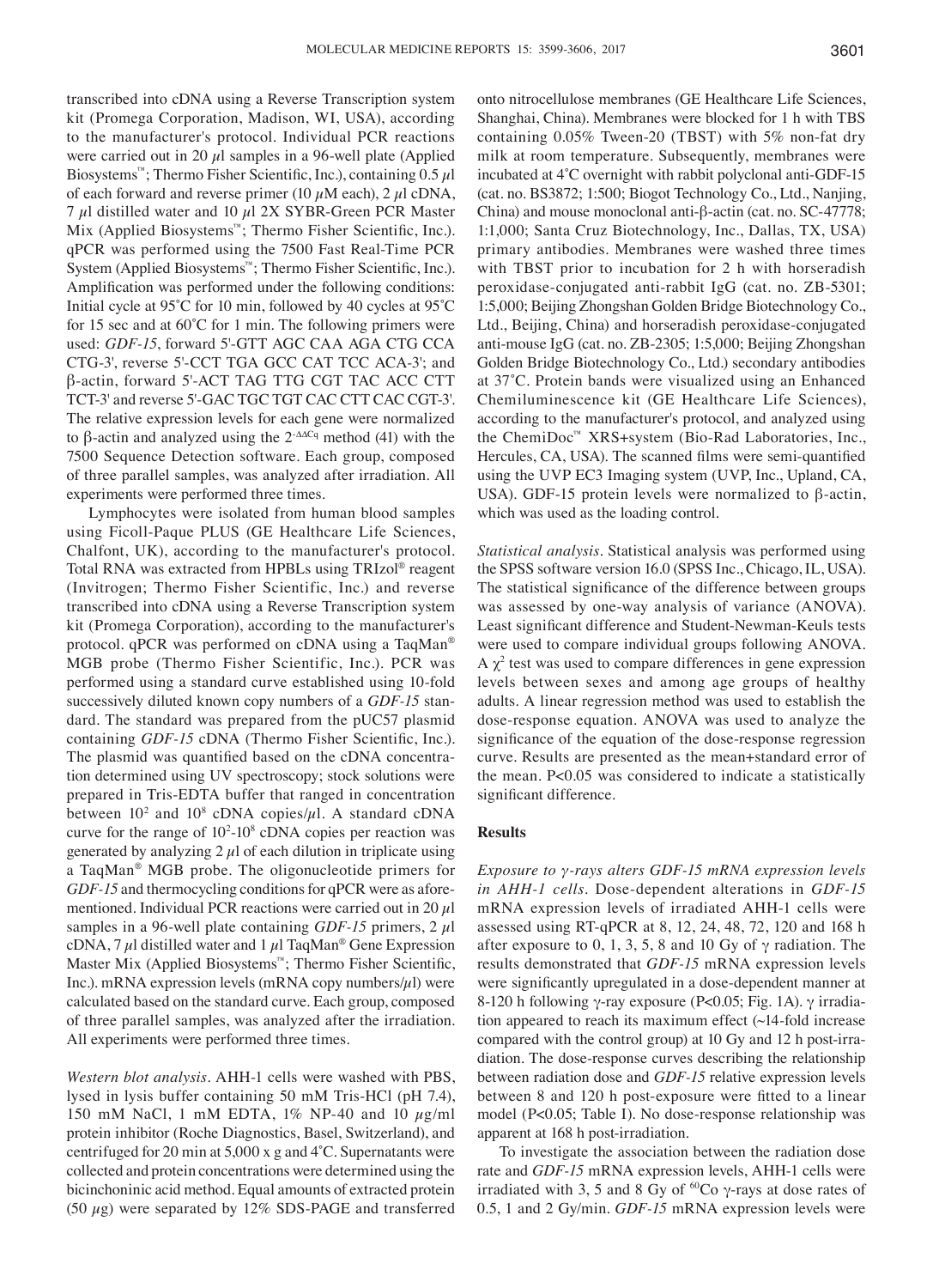

Figure 1. Exposure to γ-rays altered *GDF‑15* mRNA expression levels in AHH-1 cells. (A) AHH-1 cells were irradiated with 0-10 Gy <sup>60</sup>Co γ-rays at a dose rate of 1 Gy/min. Cells were collected for analysis 8-168 h post-irradiation. Relative *GDF‑15* mRNA expression levels were assessed using RT-qPCR. *GDF‑15* mRNA expression levels were significantly upregulated 8-120 h following irradiation compared with the control group (0 Gy). (B) AHH-1 cells were irradiated with 3, 5 or 8 Gy of <sup>60</sup>Co  $\gamma$ -rays at a dose-rate of 0.5, 1 and 2 Gy/min. Cells were collected for analysis 48 h post-irradiation. Relative *GDF‑15* mRNA expression levels were assessed using RT-qPCR. Alterations in *GDF‑15* expression depended on radiation dose, regardless of the dose rate. Data are expressed as the mean ± standard error of the mean of three independent experiments. \* P<0.05 vs. 0 Gy group. GDF, growth/differentiation factor; RT-qPCR, reverse transcription-quantitative polymerase chain reaction.

assessed 48 h following γ-ray exposure. The present results suggested that *GDF‑15* expression depended on the radiation dose, regardless of the dose rate (Fig. 1B).

*Exposure to γ‑rays alters GDF‑15 protein expression levels in AHH‑1 cells.* GDF-15 protein expression levels in AHH-1 cells were assessed using western blot analysis at 8, 12, 24 and 48 h after exposure to 0, 1, 3, 5, 8 and 10 Gy  $\gamma$ -rays. GDF-15 protein expression levels were significantly upregulated in a dose-dependent manner within a dose range of 1-8 Gy, 8-48 h following irradiation (P<0.05; Fig. 2).  $\gamma$  irradiation appeared to reach its maximum effect (~8-fold increase compared with the control group) at 8 Gy and 12 h post-irradiation. The dose-response curves describing the relationship between radiation dose and GDF-15 protein expression levels between 12 and 48 h following exposure were fitted to a linear model (P<0.05; Table II). No dose-response relationship was apparent at 8 and 72 h post-irradiation.

*Exposure to neutron radiation alters GDF‑15 mRNA and protein expression levels in AHH‑1 cells.* Alterations in *GDF‑15* gene expression in AHH-1 cells were assessed using RT-qPCR, 48 h following exposure to 0, 0.4, 0.8 and 1.6 Gy of 252Cf neutron radiation. *GDF‑15* mRNA expression levels were significantly upregulated in a dose-dependent manner 48 h following irradiation (P<0.05; Fig. 3A). Neutron Table I. Equations describing the dose-response relationship between the absorbed dose (0-10 Gy) of <sup>60</sup>Co  $\gamma$ -rays (dose rate, 1 Gy/min) and *GDF‑15* mRNA expression levels in AHH-1 cells.

| Time post-<br>irradiation (h) | Dose-response<br>equation | $\mathbb{R}^2$ |
|-------------------------------|---------------------------|----------------|
| 8                             | $y=0.62x+2.75$            | 0.728          |
| 12                            | $y=1.31x+0.54$            | 0.963          |
| 24                            | $y=0.63x+0.92$            | 0.954          |
| 48                            | $y=0.96x+1.77$            | 0.978          |
| 72                            | $y=1.09x+1.59$            | 0.970          |
| 120                           | $y=0.48x+0.65$            | 0.914          |

*y*, relative *GDF‑15* mRNA expression level (fold change); *x*, absorbed dose (Gy). GDF, growth/differentiation factor.

Table II. Equations describing the dose-response relationship between the absorbed dose (0-10 Gy) of <sup>60</sup>Co γ-rays (dose rate, 1 Gy/min) and GDF-15 protein expression levels in AHH-1 cells.

| Time post-<br>irradiation (h) | Dose-response<br>equation | $\mathbb{R}^2$ |
|-------------------------------|---------------------------|----------------|
| 8                             |                           |                |
| 12                            | $y=1.81x-0.34$            | 0.959          |
| 24                            | $y=0.43x+0.53$            | 0.962          |
| 48                            | $y=0.33x+0.85$            | 0.926          |
| 72                            |                           |                |
| 120                           |                           |                |

*y*, relative GDF-15 protein expression level (fold change); *x*, absorbed dose (Gy). GDF, growth/differentiation factor.

irradiation appeared to reach its maximum effect (~12-fold increase compared with the control group) at 1.6 Gy. The fitted dose‑response curve describing the relationship between radiation dose and *GDF‑15* mRNA expression levels followed a quadratic model, described by the following equation: *y*=4.85*x*<sup>2</sup>-1.80*x*+1.35 (R<sup>2</sup>=0.9769, P<0.05), where *y* represents the *GDF‑15* mRNA expression levels induced (fold change) by *x* Gy of neutron radiation.

GDF-15 protein expression levels were assessed in AHH-1 cells using western blot analysis 48 h following exposure to 0-1.6 Gy of neutron radiation. GDF-15 protein levels were significantly increased in a dose-dependent manner (P<0.05; Fig. 3B). Neutron irradiation appeared to reach its maximum effect  $(\sim 4$ -fold increase compared with the control group) at 1.6 Gy. The dose-response curve describing the relationship between radiation dose and GDF-15 protein expression levels followed a linear model, described by the following equation:  $y=2.11x+1.15$  ( $R^2=0.954$ ,  $P<0.05$ ), where *y* represents the GDF-15 protein expression levels induced by *x* Gy of neutron radiation.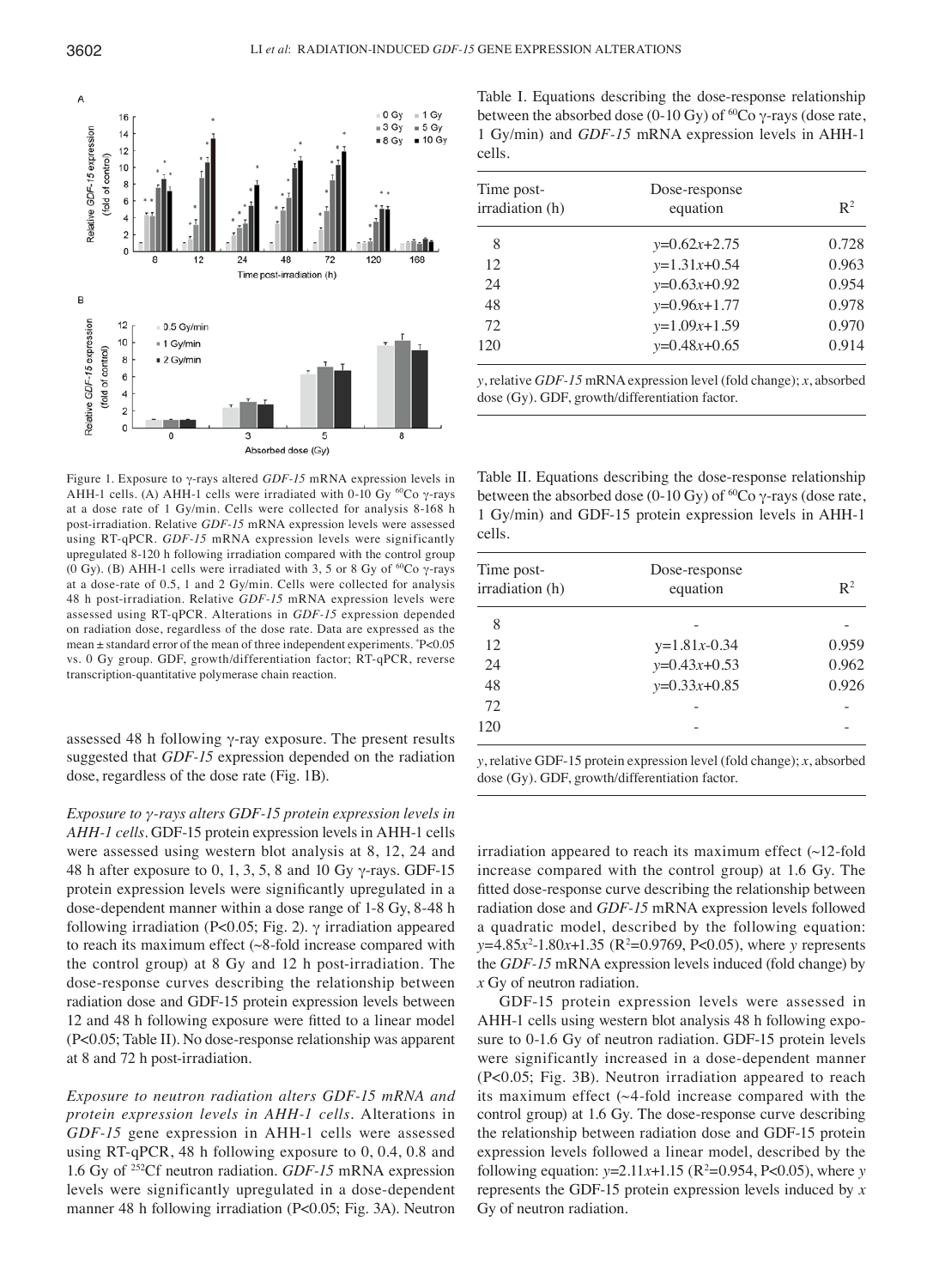

Figure 2. Exposure to γ-rays altered GDF-15 protein expression levels in AHH-1 cells. AHH-1 cells were irradiated with 0-10 Gy of <sup>60</sup>Co γ-rays at a dose rate of 1 Gy/min. Cells were collected for western blot analysis 8-72 h post-irradiation. (A) Representative blots demonstrating alterations in GDF-15 protein expression levels. (B) Semi-quantification of western blot analysis results, normalized to β-actin. Relative GDF-15 protein expression levels were significantly upregulated following irradiation compared with the control group (0 Gy). Data are expressed as the mean  $\pm$  standard error of the mean of three independent experiments. \*P<0.05 vs. 0 Gy group. GDF, growth/differentiation factor.



Figure 3. Exposure to neutron radiation altered GDF-15 mRNA and protein expression levels in AHH-1 cells. AHH-1 cells were irradiated with 0-1.6 Gy of 252Cf neutron radiation at a dose rate of 0.073 Gy/min. (A) *GDF‑15*  mRNA expression levels were significantly upregulated 48 h following irradiation compared with the control group (0 Gy). (B) Representative blot demonstrating alterations in GDF-15 protein expression levels. GDF-15 protein expression levels were visibly increased 48 h following irradiation compared with the control group (0 Gy). GDF-15 protein expression levels were normalized to β-actin. Data are expressed as the mean ± standard error of the mean of three independent experiments. \*P<0.05 vs. 0 Gy group. GDF, growth/differentiation factor.



Figure 4. *GDF‑15* mRNA levels in peripheral blood samples of 73 healthy adult donors. (A) *GDF‑15* mRNA expression levels (mRNA copy numbers per  $\mu$ l) in males were not significantly different compared with in females. (B) No significant differences in *GDF‑15* mRNA expression levels were revealed among different age groups; however, an increasing trend was observed within the 20-50 age range. Data are expressed as the mean ± standard error of the mean of three independent experiments. GDF, growth/differentiation factor.

*Baseline GDF‑15 mRNA expression levels in peripheral blood samples from healthy adults.* To investigate the baseline levels of *GDF‑15* gene expression in the general population, *GDF‑15* mRNA levels (mRNA copy number per  $\mu$ l) were assessed in peripheral blood samples, obtained from 73 healthy adult donors. The present results demonstrated that *GDF‑15* mRNA expression levels in males were not significantly different compared with in females (Fig. 4A). In addition, no significant differences in *GDF‑15* mRNA expression levels were revealed among different age groups; however, an increasing trend was observed within the 20-50 age range (Fig. 4B). The mean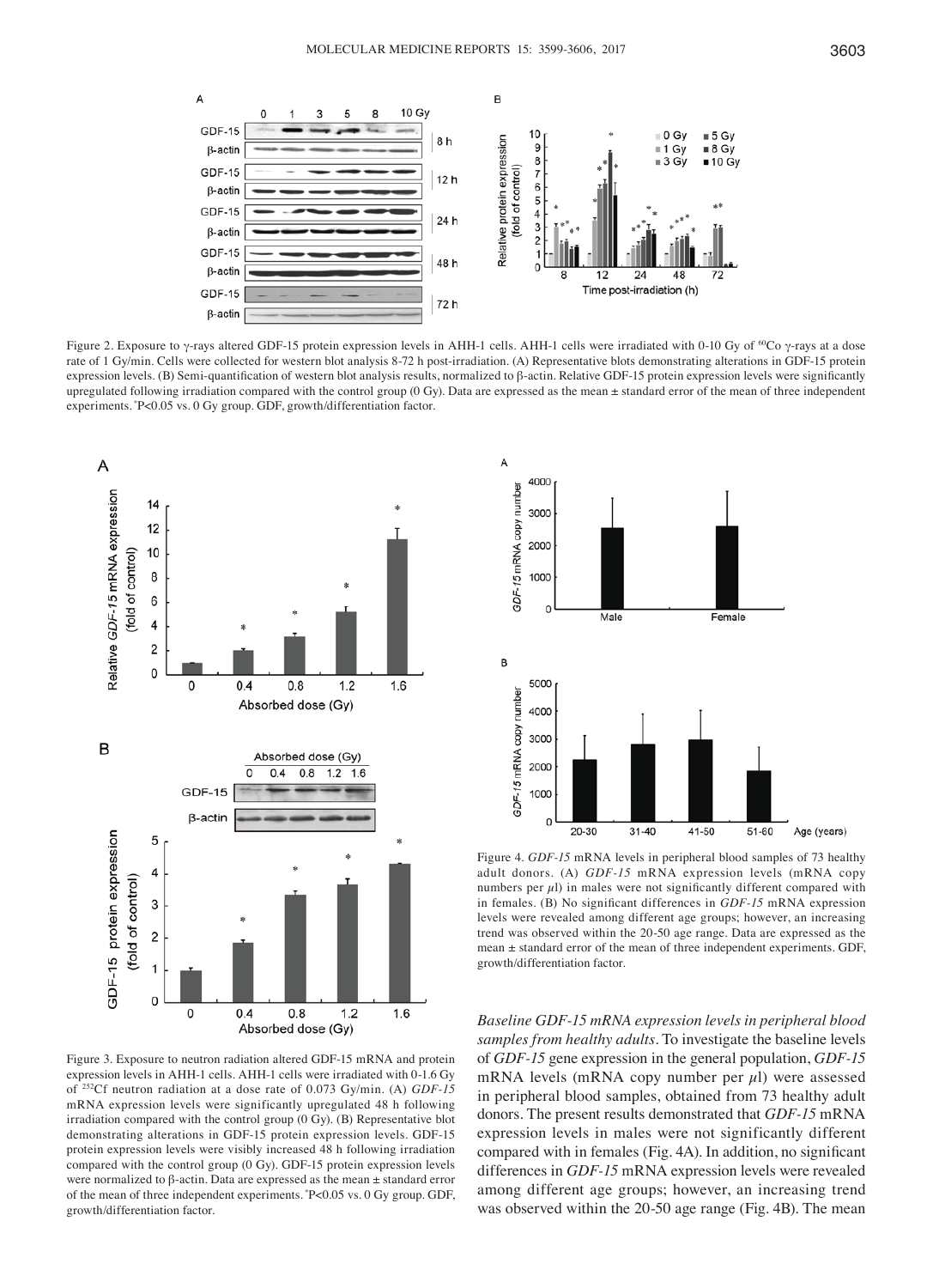Table III. Equations describing the dose-response relationship between the absorbed dose (0-8 Gy) of <sup>60</sup>Co  $\gamma$ -rays (dose rate, 1 Gy/min) and *GDF‑15* mRNA expression levels in human peripheral blood lymphocytes.

| Time post-<br>irradiation (h) | Dose-response<br>equation | $\mathbb{R}^2$ |
|-------------------------------|---------------------------|----------------|
| 4                             | $y=7,510x+23,380$         | 0.797          |
| 8                             | $y=27,480x+47,200$        | 0.970          |
| 12                            | $y=14,786x+75,212$        | 0.851          |
| 24                            | $y=14,210x+79,197$        | 0.955          |
| 48                            | $y=28,707x+72,207$        | 0.899          |
|                               |                           |                |

*y*, number of *GDF‑15* mRNA copies/µl; *x*, absorbed dose (Gy); GDF, growth/differentiation factor.

*GDF‑15* mRNA copy number was calculated and revealed to be  $2573.3 \pm 2006.9$  per  $\mu$ l.

*Exposure to γ‑rays alters GDF‑15 mRNA expression levels in HPBLs.* Radiation-induced alterations in *GDF‑15* gene expression were investigated in human peripheral blood samples obtained from three healthy donors. Samples were analyzed 4, 8, 12, 24, 48 and 72 h following *ex vivo* irradiation with 0, 1, 3, 5 and 8 Gy of γ-rays. HPBLs were isolated and *GDF‑15* mRNA copy numbers were assessed with no significant differences among the three donors at each radiation dose. *GDF-15* mRNA copy numbers were significantly upregulated in a dose-dependent manner at 4-48 h following γ-ray exposure (P<0.05; Fig. 5). The dose-response curves describing the relationship between radiation dose and *GDF‑15* mRNA expression levels at different time-points were fitted to a linear model (P<0.05; Table III). At 72 h following irradiation, *GDF-15* mRNA copy numbers were significantly upregulated; however, no dose-response relationship was apparent (P>0.05).

## **Discussion**

Radiation-responsive genes, which exhibit alterations in their expression in response to radiation exposure, may have potential as biomarkers for the evaluation of the dose of absorbed radiation. Therefore, a reproducible dose-response relationship should be established between the absorbed dose and the effect on gene expression. Previous studies have suggested that alterations in the expression of *GADD45*, *CDKN1A* and *PCNA* induced by ionizing radiation are time- and dose-dependent in human cell lines, HPBLs (3,6,17,29) and mice (8); however, the time- and dose-response relationship is not consistent among different genes, forms of radiation and cell types. GDF-15 is a member of the tumor growth factor-β superfamily and a downstream target of p53 (42), and serves important roles in human diseases, such as cardiomyopathy (43). Previous studies have suggested that the *GDF‑15* gene may participate in γ‑ray‑induced DNA damage, as microarray analysis identified *GDF-15* as a radiation-responsive gene (19,34,36,39).

The present study demonstrated that GDF-15 mRNA and protein expression levels in AHH-1 cells were upregulated in a



Figure 5. Exposure to γ-rays altered *GDF‑15* mRNA expression levels in HPBLs from three healthy adult donors. HPBLs were irradiated with 1-8 Gy of 60Co γ-rays at a dose rate of 1 Gy/min. Cells were collected for analysis 4-72 h post-irradiation. *GDF‑15* mRNA expression levels (mRNA copy number per  $\mu$ l) were significantly upregulated in a dose-dependent manner 4-48 h following irradiation compared with the control group (0 Gy). Data are expressed as the mean ± standard error of the mean of three independent experiments. \*P<0.05 vs. 0 Gy group. GDF, growth/differentiation factor; HPBL, human peripheral blood lymphocyte.

dose-dependent manner by 1-10 Gy of γ-rays, within 8-120 and 8-48 h following irradiation, respectively. In addition, HPBLs exposed to 1-8 Gy of γ-rays also exhibited a dose-dependent increase in *GDF‑15* mRNA copy number at 4-48 h post-irradiation. To the best of our knowledge, this is the first study that has demonstrated that radiation-induced alterations in *GDF‑15* expression in AHH-1 cells and HPBLs consistently follow a dose-response relationship within a wide range of doses and post‑exposure time points. The present findings are consistent with previous studies on radiation-induced alterations in the expression of other genes, including *GADD45*, *CDKN1A* and p53-inducible gene 3 *(PIG3)* (3,6,18,39). Furthermore, *GDF‑15* baseline mRNA copy number appeared to be lower, and the time-frame for detection of radiation-induced alterations in *GDF‑15* expression appeared to be longer compared with *PIG3*, which was investigated in our previous study (39). Therefore, alterations in *GDF‑15* expression may have potential as a novel radiation biomarker.

Alterations in GDF-15 mRNA and protein expression levels in AHH-1 cells were observed up to 120 and 48 h following γ-ray exposure, respectively. When *GDF‑15* mRNA expression was analyzed, the alterations in gene expression appeared to be lower at 120 h post-irradiation compared with other time points, which may be associated with longer cell culture time and cell growth status following exposure. The differences in the duration of the effects of radiation on GDF-15 mRNA and protein may be due to the gene expression regulation, which is characterized by extensive inter-correlations between the rates of transcription, translation and protein degradation. The changes in protein levels depend on the mRNA concentration, translation efficiency and degradation of the existing protein (44). Therefore, different dose-response curves should be used according to the time period after irradiation to estimate an appropriate dose of radiation.

It has previously been demonstrated that radiation-induced chromosomal abnormalities in human lymphocytes depend on the radiation dose rate (45). Notably, in the present study, radiation-induced alterations in *GDF‑15* gene expression in AHH-1 cells were not modulated by the dose rate (0.5-2 Gy/min) of γ-rays, within a dose range of 3-8 Gy. Further studies, using a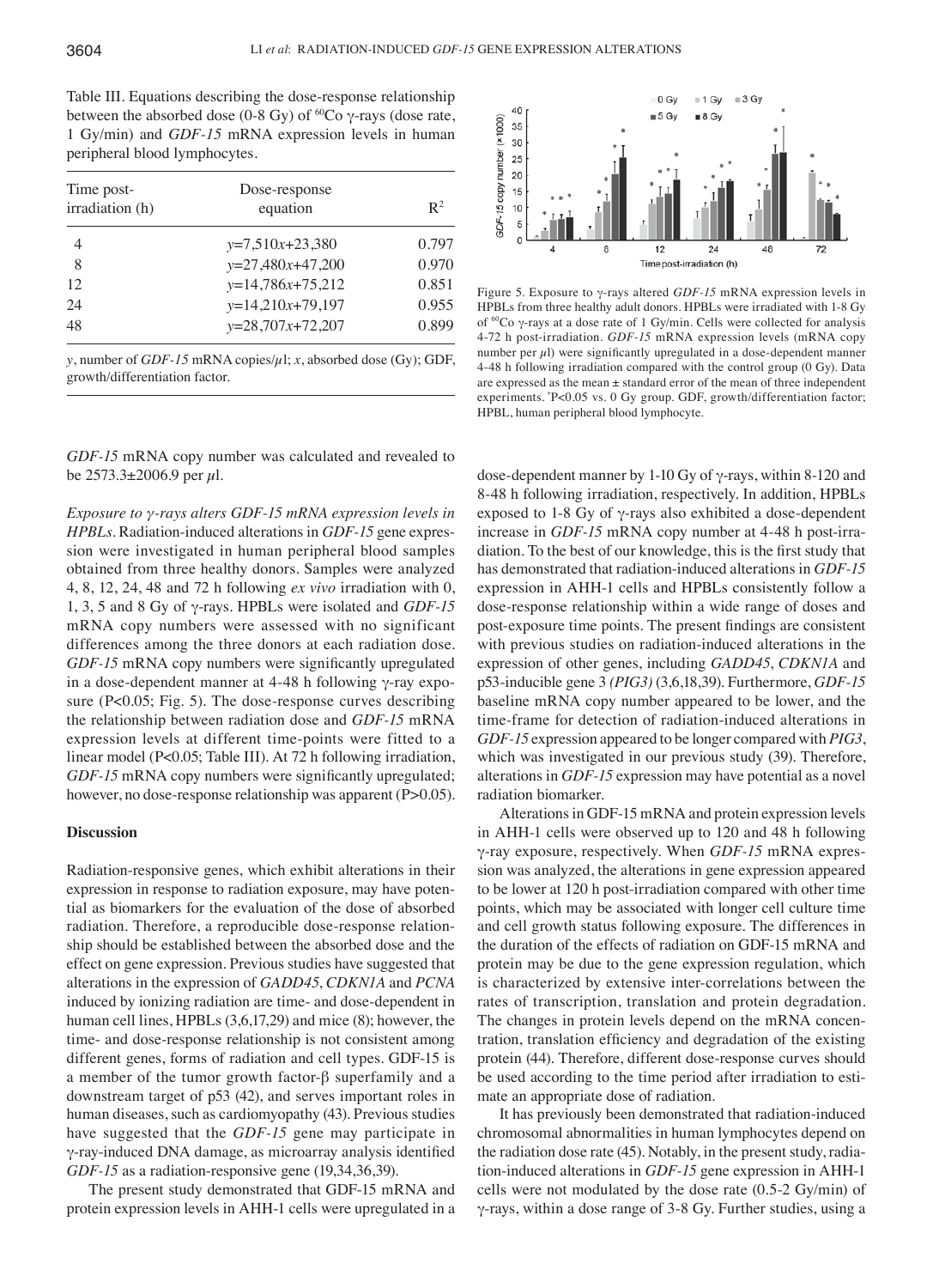wider range of dose rates, are required to elucidate the effect of the dose rate on *GDF‑15* gene expression.

It has previously been reported that alterations in *GDF‑15* gene expression in human pulmonary epithelial cells were dose- and time-dependent, following exposure to α-particle radiation (19). In accordance with a previous study (34), the present results demonstrated that *GDF‑15* expression was altered by γ-rays and neutron radiation. These results suggested that *GDF‑15* expression may have potential as a radiation biomarker, and may be used in the development of radiation-induced gene expression signatures for use in biodosimetry (45). In the present study, dose-response relationships were also established between *GDF‑15* mRNA and protein expression levels and the dose of neutron radiation, within 48 h after exposure. A previous study reported that chromosomal aberrations induced by high-linear energy transfer (LET) radiation conformed to a linear relationship (46). Conversely, in the present study, the dose-response curve describing neutron-induced alterations in *GDF‑15* expression conformed to a quadratic model.

In addition, the expression changes of GDF-15 mRNA and protein in AHH-1 cells induced by 1 Gy γ-rays at 48 h post-irradiated were increased by approximately three-fold and two-fold, respectively. For the neutron exposed AHH-1 cells, the expression levels of GDF-15 mRNA and protein following exposure to 1.2 Gy at 48 h were elevated to approximately four-fold and three-fold, respectively. This difference between γ-ray- and neutron-induced changes of *GDF‑15* mRNA and protein expression may be caused by the different radiation qualities. High-LET radiations such as neutron are highly toxic and exert a complex effect on the genomic integrity of cells, which may lead to more severe biological damage compared with that of  $γ$ -rays (17).

The present study also investigated the expression of *GDF‑15* in healthy adults. *GDF‑15* mRNA copy number did not differ significantly between sexes, or among age groups. These results indicated the consistency in *GDF‑15* expression, which is an essential characteristic for a potential biomarker of radiation exposure.

Alterations in *GDF-15* expression induced by <sup>60</sup>Co γ-rays were observed for up to 120 h following exposure in AHH-1 cells, and 72 h in HPBLs. This difference may be attributed to a difference in radiation sensitivity between the two cell types. In a previous study, AHH-1 cells were irradiated during the exponential growth phase, whereas HPBLs were in non-cycling  $(G_0$  cell cycle phase), and DNA repair capabilities differed between proliferating and non-proliferating cells (39). The present results suggested that dose-dependent alterations in *GDF‑15* expression could be observed within a limited time frame in HPBLs, and this may prove to be a limitation in future applications. Further studies, using larger sample sizes, are required to elucidate the relationship between the radiation dose and alterations in *GDF‑15* expression.

In conclusion, the present study demonstrated that timeand dose-dependent alterations were induced in GDF-15 mRNA and protein expression levels in AHH-1 cells by γ-rays and neutron radiation. In addition, *GDF‑15* mRNA expression levels in HPBLs isolated from healthy adults did not differ with age or sex. Furthermore, alterations in *GDF‑15* mRNA expression levels in HPBLs induced by  $γ$ -rays were revealed to be dose-dependent. These results suggested that the *GDF‑15* gene in HPBLs may have potential as a biomarker to evaluate radiation exposure. Further studies, using a larger number of human blood samples, are required to investigate the radiation-induced alterations in *GDF‑15* expression.

#### **Acknowledgements**

The authors would like to thank Dr Xiang-Yan Zhou, Dr Hui-Min Lv and Dr Wei Zhang from the National Institute for Radiological Protection, Chinese Center for Disease Control and Prevention (Beijing, China) for their help and assistance with the original study protocols. The present study was supported by the National Natural Scientific Foundation of China (grant nos. 30570551, 81172593 and 81573081).

#### **References**

- 1. Amundson SA, Bittner M, Meltzer P, Trent J and Fornace AJ Jr: Induction of gene expression as a monitor of exposure to ionizing radiation. Radiat Res 156: 657-661, 2001.
- 2. Amundson SA, Do KT, Shahab S, Bittner M, Meltzer P, Trent J and Fornace AJ Jr: Identification of potential mRNA biomarkers in peripheral blood lymphocytes for human exposure to ionizing radiation. Radiat Res 154: 342-346, 2000.
- 3. Amundson SA and Fornace AJ Jr: Monitoring human radiation exposure by gene expression profiling: Possibilities and pitfalls. Health phys 85: 36-42, 2003.
- 4. Brengues M, Paap B, Bittner M, Amundson S, Seligmann B, Korn R, Lenigk R and Zenhausern F: Biodosimetry on small blood volume using gene expression assay. Health Phy 98: 179-185, 2010.
- 5. Fält S, Holmberg K, Lambert B and Wennborg A: Long-term global gene expression patterns in irradiated human lymphocytes. Carcinogenesis 24: 1837-1845, 2003.
- 6. Grace MB, McLeland CB and Blakely WF: Real-time quantitative RT-PCR assay of GADD45 gene expression changes as a biomarker for radiation biodosimetry. Int J Radiat Biol 78: 1011-1021, 2002.
- 7. Kabacik S, Mackay A, Tamber N, Manning G, Finnon P, Paillier F, Ashworth A, Bouffler S and Badie C: Gene expression following ionising radiation: Identification of biomarkers for dose estimation and prediction of individual response. Int J Radiat Biol 87: 115-129, 2011.
- 8. Li MJ, Wang WW, Chen SW, Shen Q and Min R: Radiation dose effect of DNA repair-related gene expression in mouse white blood cells. Med Sci Monit 17: BR290-BR297, 2011.
- 9. Moulder JE: Post-irradiation approaches to treatment of radiation injuries in the context of radiological terrorism and radiation accidents: A review. Int J Radiat Biol 80: 3-10, 2004.
- 10. Roy L, Gruel G and Vaurijoux A: Cell response to ionising radiation analysed by gene expression patterns. Ann Ist Super Sanita 45: 272-277, 2009.
- 11. Amundson SA and Fornace AJ Jr: Gene expression profiles for monitoring radiation exposure. Radiat Prot Dosimetry 97: 11-16, 2001.
- 12. Fachin AL, Mello SS, Sandrin-Garcia P, Junta CM, Donadi EA, Passos GA and Sakamoto‑Hojo ET: Gene expression profiles in human lymphocytes irradiated in vitro with low doses of gamma rays. Radiat Res 168: 650-665, 2007.
- 13. Fachin AL, Mello SS, Sandrin-Garcia P, Junta CM, Ghilardi-Netto T, Donadi EA, Passos GA and Sakamoto-Hojo ET: Gene expression profiles in radiation workers occupationally exposed to ionizing radiation. J Radiat Res 50: 61-71, 2009.
- 14. Filiano AN, Fathallah-Shaykh HM, Fiveash J, Gage J, Cantor A, Kharbanda S and Johnson MR: Gene expression analysis in radiotherapy patients and C57BL/6 mice as a measure of exposure to ionizing radiation. Radiat Res 176: 49-61, 2011.
- 15. Gruel G, Lucchesi C, Pawlik A, Frouin V, Alibert O, Kortulewski T, Zarour A, Jacquelin B, Gidrol X and Tronik-Le Roux D: Novel microarray-based method for estimating exposure to ionizing radiation. Radiat Res 166: 746-756, 2006.
- 16. Kang CM, Park K, Song JE, Jeoung DI, Cho CK, Kim TH, Bae S, Lee SJ and Lee YS: Possible biomarkers for ionizing radiation exposure in human peripheral blood lymphocytes. Radiat Res 159: 312-319, 2003.